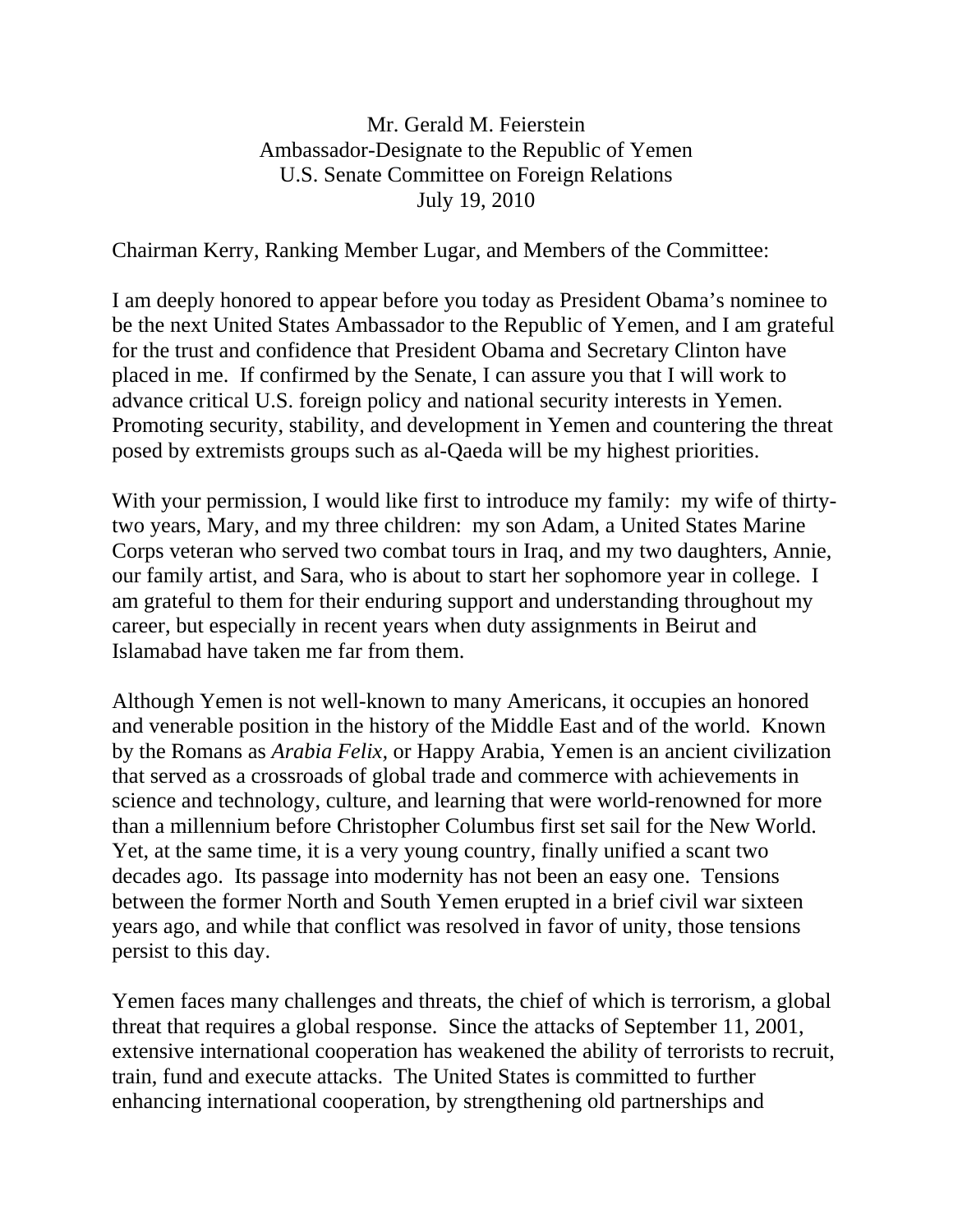building new ones with governments, multilateral organizations and the private sector. We also recognize the crucial role of civil society in building a new future for Yemen and are working hard to help strengthen Yemeni civil society's capacity and resiliency.

The United States is working with Yemeni security forces to help build capable, professional institutions that can secure Yemen's territory and protect its people. At the same time, we understand that security operations are only one part of an overall effort to secure Yemen: they put pressure on extremist networks, weaken the enemy's leadership, and deny adversaries the time and space needed to organize, plan, and train for operations. Over the long term, however, the antidote for extremism will need more than security operations; it will rely on the development of credible and transparent national institutions that can deliver the political, economic, and social progress that people seek. The United States plays a critical role in helping Yemen achieve that long term objective, best evidenced by our necessary and increasingly robust development and humanitarian assistance programs designed to stabilize the country and build up Yemen's governing institutions.

Of course, the United States cannot and should not be Yemen's sole international partner in achieving these goals. The entire international community has a strong interest in seeing Yemen achieve its goals and defeat extremist threats. For that reason, the Friends of Yemen have been organized to coordinate the efforts of the international donor community in cooperation with the Government of Yemen. With participation from the states of the Arabian Peninsula, more broadly in the Middle East, Europe, and North America, the Friends of Yemen are advocating and promoting reform efforts that are essential to Yemen's success.

With a rapidly growing population and scarce natural resources, the Government of Yemen has been unable to provide critical services, adequately develop infrastructure, or give citizens a sufficient reason for optimism about their own future or the future of their children. Some 35% of Yemenis lack meaningful employment. The challenges are likely to grow more urgent as oil exports, which have fuelled economic growth and provided most government revenues for more than a decade, rapidly decline. Effective steps must be taken to help the government address the social, economic, and political challenges that confront the country.

The success or failure of efforts to address these myriad problems will directly affect the interests of the United States. As we have seen elsewhere – in